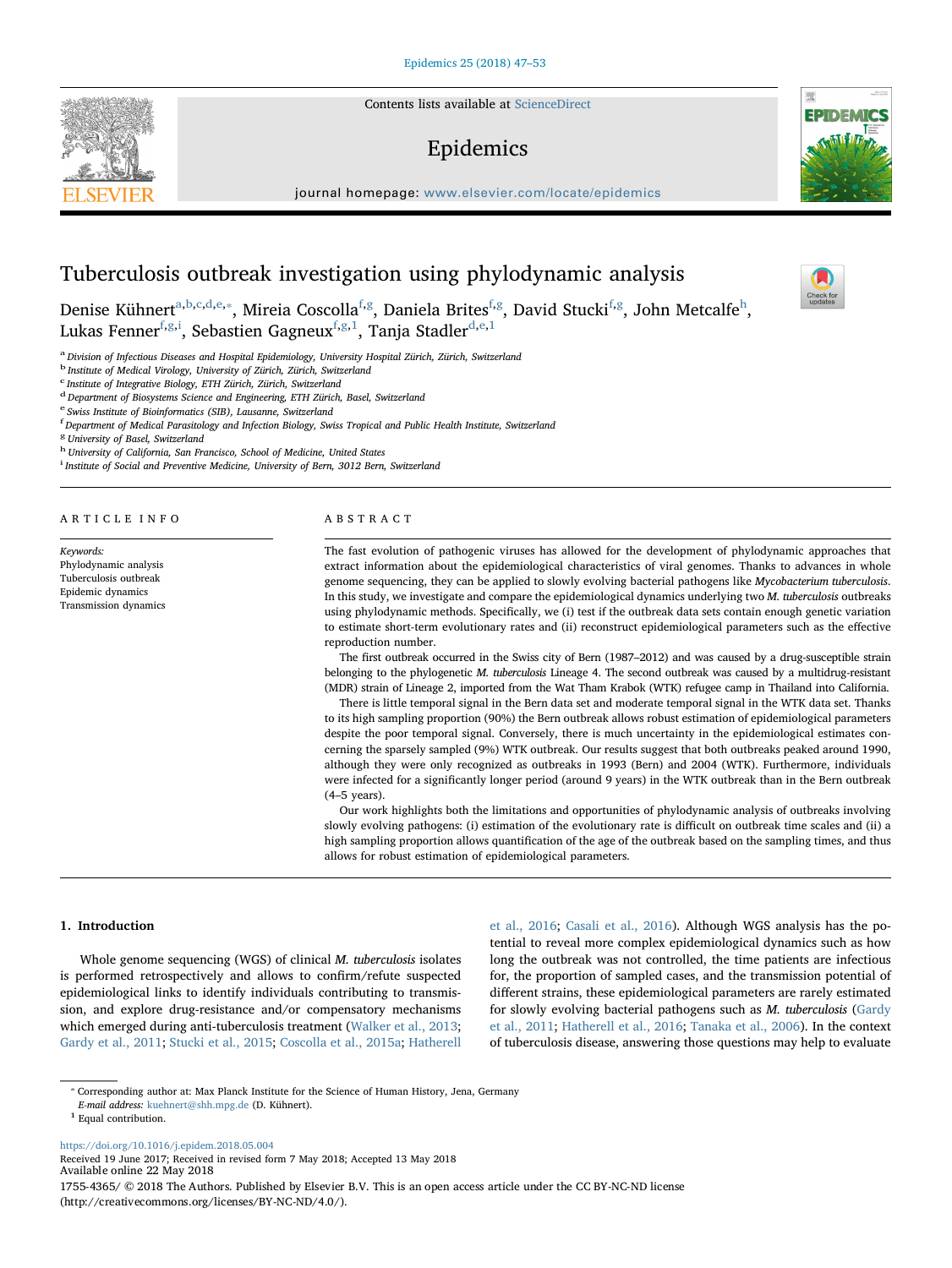and improve treatment strategies and control programs.

Phylodynamic analysis of real time WGS data can shed light on temporal dynamics of disease outbreaks, for example to determine if there is ongoing transmission [\(Hatherell et al., 2016](#page-6-4)). Here, we employ phylodynamic methods to shed further light on two M. tuberculosis outbreaks. The first outbreak was detected around 1991 in the city of Bern, Switzerland, where twenty-two related cases, mainly homeless individuals and substance abusers, were identified initially ([Genewein](#page-6-7) [et al., 1993\)](#page-6-7). Using a novel combination of strain-specific SNP screening assay and targeted WGS, a tuberculosis cluster spanning 21 years and involving 68 patients was identified ([Stucki et al., 2015;](#page-6-2) [Tanaka et al.,](#page-6-6) [2006\)](#page-6-6). The genomic analysis revealed that this outbreak was caused by a Lineage 4 strain (Euro-American) of M. tuberculosis, and all but one showed no evidence of antibiotic resistant conferring mutations. The analysis revealed three sub-clusters within the outbreak, one of them associated to HIV coinfection (13 patients were coinfected with HIV).

The second data set consists of 30 MDR strains imported to California during resettlement of refugees from a refugee camp at Wat Tham Krabok (WTK) [\(Coscolla et al., 2015a](#page-6-3)). Whole genome analysis confirmed that the strains causing the outbreak were multidrug-resistant and belonged to the Lineage 2 (East-Asian, Beijing genotype) of M. tuberculosis. Genomic data supported a single case whose isolate occupied the central node of the transmission network indicating the presence of a super-spreader. Epidemiological data integrated with the transmission chain also demonstrated multiple independent importation events from Thailand with reactivation and transmission within California over a 22-year period.

In this study, we aim to understand the dynamics of tuberculosis outbreaks by inferring phylogenetic trees together with epidemiological parameters, particularly, transmission and recovery rates, from genome sequence data using phylodynamic methods.

# 2. Methods

## 2.1. Reconstruction of transmission dynamics

First, we explored the temporal signal in the sequence alignments using TempEst [\(Rambaut et al., 2016](#page-6-8)). The main analysis of both data sets was done within the Bayesian MCMC framework BEAST2 ([Bouckaert et al., 2014](#page-6-9)). We assume that the phylogeny spanned by the genomic samples is a suitable approximation of the transmission tree, such that we can estimate epidemiological parameters simultaneously with the phylogenetic tree. Since we do not intend to estimate direction of transmission this assumption refers to the branching times of the phylogenetic tree approximating times at which transmissions occurred only. We employ two phylodynamic methods, the birth-death skyline plot (BDSKY) ([Stadler et al., 2013](#page-6-10)) and the multi-type birth-death model (MTBD) [\(Kühnert et al., 2016](#page-6-11)). Both assume that an infection event can be considered as the "birth" of a newly infected individual, while a recovery event (successful treatment) is a "death". While the BDSKY model assumes that an infected individual is immediately infectious upon infection, the MTBD model allows us to incorporate the fact that M. tuberculosis infections usually start with a latent period in which the infected individual is not yet infectious.

In both analyses, we employ a general time reversible substitution model with gamma distributed rate heterogeneity and a proportion of invariant sites ( $GTR+I+\Gamma$ ). A relaxed lognormal clock is used to model the variation of evolutionary (substitution) rates across branches, such that we estimate a mean clock rate θ (per SNP per year), from which we compute the number of SNPs per genome per year, and standard deviation σ for the lognormal branch rate distribution. In addition to the SNP alignments we specify the proportions of A, C, G and T's as constant site weights. All parameters are estimated jointly. The prior distributions used are summarized in [Table 1.](#page-2-0)

#### 2.1.1. Phylodynamic analysis with the birth-death skyline model

The birth-death skyline model [\(Stadler et al., 2013](#page-6-10)) describes a prior distribution for a transmission tree and is based on a stochastic birthdeath process, with birth ( $\lambda$ ), death ( $\mu$ ) and sampling ( $\psi$ ) rates. Individuals become non-infectious upon sampling with probability  $r \in$ [0,1] ([Gavryushkina et al., 2014\)](#page-6-12). Typically, the probability r is close to 1 if sampling is accompanied by successful treatment. To investigate the change of epidemiological dynamics, the period covered by the phylogeny is divided into intervals, and parameters are constant within an interval but may change between intervals. We can estimate the effective reproduction number  $R_e$ , through the alternative parametrization of the model using the effective reproduction number  $R_e = \lambda / \mu$  $+$  rw), the rate at which individuals become non-infectious  $\delta = \mu + rw$ and the sampling proportion  $s = \psi / (\mu + \psi)$ . We employ m = 5 intervals to estimate potential changes in  $R_e$ , and assume that  $\delta$  is constant through time. The sampling proportion s is set to zero before the first sample, and assumed to be a positive constant thereafter.

## 2.1.2. Phylodynamic analysis with the multi-type birth-death model – incorporating the latent period

The MTBD model allows us to incorporate and investigate the exposed phase. In the following we use the terms 'latent' and 'exposed' interchangeably, referring to the time during which individuals are infected but not yet infectious. The multi-type version of the birth-death skyline model [\(Kühnert et al., 2016\)](#page-6-11) allows us to distinguish between two types of infected individuals: (i) those who are not yet infectious (typically assigned to a compartment E), and (ii) those who are infectious (compartment I). Previous work has indicated that phylogenetic tools can estimate the overall infected period (including the exposed and infectious phases), but that it is difficult to estimate the exposed and infectious periods separately ([Stadler et al., 2014\)](#page-6-13). Hence, we run three versions of this analysis, with the infectious period fixed to either 6 months ( $\delta$  = 2), 3 months ( $\delta$  = 4) or 2 months ( $\delta$  = 6) and report the results for each of those setups.

## 2.1.3. Model comparison

The goodness of fit of the chosen models was tested using path sampling ([Baele et al., 2012](#page-6-14)). We tested the goodness of fit of (i) the clock model as well as (ii) the demographic model. As alternative models we used (i) a strict clock model and a relaxed clock model with exponentially distributed branch rates [\(Drummond et al., 2006](#page-6-15)), and (ii) the commonly used constant coalescent model [\(Kingman, 1982\)](#page-6-16) and the Bayesian skyline model [\(Pybus et al., 2000\)](#page-6-17). The path sampling analyses were run for 30 steps with a chain length of 1.000.000 each and a pre-burnin of 50%.

#### 2.2. Data sets

Sampling procedures, strain isolation, sequencing, accession numbers for the sequences, and sequence analysis are described in detail in ([Stucki et al., 2015\)](#page-6-2). In brief, we used the Illumina platform to sequence 68 patients associated with the Bernese outbreak and 46 from the WTK outbreak spanning more than 10 and 36 years, respectively. Only one isolate per patient was included and the isolation dates of the strains were used as sampling times. The isolates obtained from the Bernese outbreak were sequenced using Illumina HiSeq 2000, with single-end reads of approximately 50 bp as described in ([Stucki et al., 2015\)](#page-6-2). The WTK outbreak was sequenced using an Illumina Genome Analyzer IIx, with single-end reads of also approximately 50 bp as described in [Coscolla et al. \(2015a\).](#page-6-3) In both cases, reads were mapped against an inferred common ancestor sequence to all main lineages of the Mycobacterium Tuberculosis complex [\(Comas et al., 2010\)](#page-6-18) using both Burrows-Wheeler Aligner v0.5.8c (BWA) ([Li and Durbin, 2009](#page-6-19)) and SMALT (<http://www.sanger.ac.uk/science/tools/smalt-0>). Only positions consensual to both methods were considered. SNPs were determined with SAMtools [\(Li et al., 2009](#page-6-20)). Only SNPs with a coverage of at least 10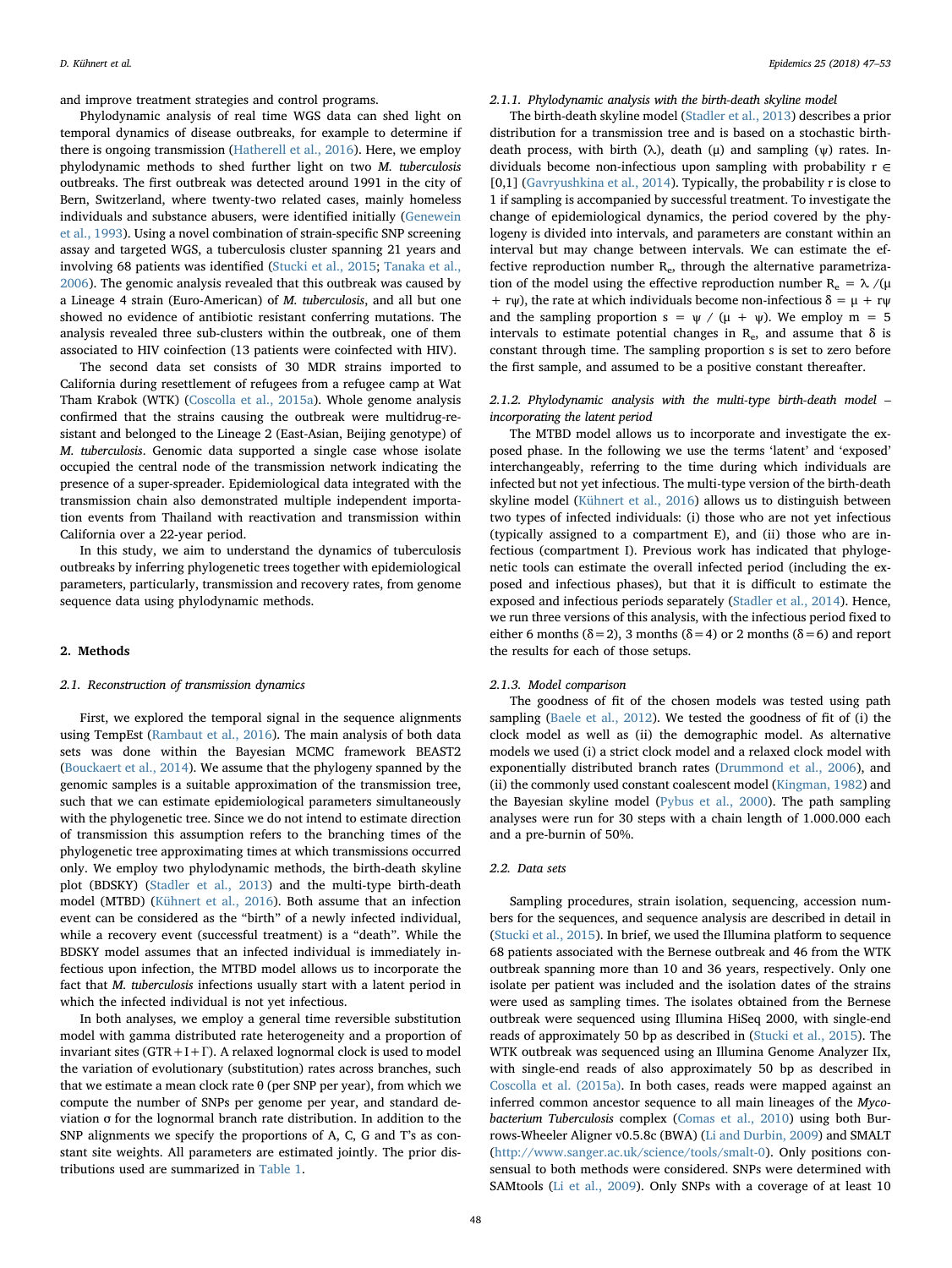#### <span id="page-2-0"></span>Table 1

Bayesian prior distributions used for phylodynamic analysis.

|                                    | Mean substitution<br>rate $\theta$ | Standard<br>deviation $\sigma$ | Effective reproduction<br>number $R_e$ | Recovery rate<br>δ                 | Exposed rate $\sigma$                       | Sampling<br>proportion s | Origin of<br>sample | Removal (upon<br>sampling) probability r |
|------------------------------------|------------------------------------|--------------------------------|----------------------------------------|------------------------------------|---------------------------------------------|--------------------------|---------------------|------------------------------------------|
| Bern (BDSKY)                       | Unif( $0, \infty$ )                | Exp(0.33)                      | LogN(0,1)                              | LogN<br>$(exp(0.5)^{\degree}, 1)$  | -                                           | Beta(45,5)               | Unif $(0, 40)$      | Unif(0,1)                                |
| Bern (MTBD)                        | Unif(0, $\infty$ )                 | Exp(0.33)                      | LogN(0,1)                              | Fixed to 2, 4 or<br>6              | LogN(exp)<br>(m),1)<br>$m = 1/(2-1/\delta)$ | Beta(45,5)               | Unif $(0, 40)$      | Unif(0,1)                                |
| Thailand/<br>California<br>(BDSKY) | Unif( $0, \infty$ )                | Exp(0.33)                      | LogN(0,1)                              | LogN(exp)<br>$(0.5)^{^{\circ}},1)$ | -                                           | Beta(10,90)              | Unif(0,100)         | Unif(0,1)                                |

<span id="page-2-2"></span>\* Mean determined to correspond to an infected duration (i.e. the sum of the exposed and infectious periods) of 2 years.

reads and a phred-scaled mapping quality value of 20 were considered. In addition, SNPs falling in genes annotated as PE/PPE/PGRS, "maturase", "phage", "insertion sequence" or "13E12 repeat family protein" were removed due to the uncertainty of mappings.

An alignment of 133 variable positions among 68 isolates from the Bern outbreak ([Stucki et al., 2015](#page-6-2)) and an alignment of 150 variable positions among 30 Californian cases from the WTK outbreak were used ([Coscolla et al., 2015a](#page-6-3)). Possible drug resistance conferring mutations as described in [\(Coscolla et al., 2015a\)](#page-6-3) were excluded from the alignment.

#### 3. Results

## 3.1. TB in Bern

The Lineage 4 Bernese data set shows positive correlation between genetic divergence and sampling time, but there is little temporal signal (TempEst  $R^2 = 0.05$ , see [Fig. 1\)](#page-2-1).

The epidemiological parameter estimates we obtain for the Bernese outbreak largely agree among the different model specifications. We estimate that the temporal origin of the Bernese data set was around 1986 with the 95% highest posterior density intervals (HPD) ranging from 1985 to 1988.

Assuming a model without an exposed phase (BDSKY) we estimate an initial high effective reproduction number  $R_e$  of 4.9 (median, 95% HPD: 2.6–8.1). Around 1991, it declined drastically, staying below the epidemic threshold 1 for the rest of the sampling period ([Fig. 2](#page-3-0)). The recovery rate δ is estimated to be 0.2 (median), suggesting an infected period of 5 years. The sampling proportion does not deviate from its prior distribution and is hence estimated at 90%. We estimate that the data set contains one sampled ancestor (95% HPD, 0–4), with infected individuals being removed upon sampling with 98% probability (95% HPD, 90–100%). The mean substitution rate is estimated to be 0.55 SNPs per genome per year (95% HPD, 0.32-0.86). [Table 2](#page-3-1) summarizes the median posterior estimates and their 95% HPD intervals. [Fig. 3](#page-4-0) shows the maximum clade credibility tree that was generated from the

posterior distribution of trees using TreeAnnotator, which is part of BEAST version 2.4 [\(Bouckaert et al., 2014](#page-6-9)).

Explicit incorporation of the exposed period in the MTBD model allows us to distinguish the average duration that infected individuals remain infectious. Due to the computational complexity of the model we only allowed one change in the effective reproduction number  $R_e$  to have occurred in 1992. A more general setup (with more intervals for  $R_e$ ) leads to identifiability issues. Before 1992, we estimate median  $R_e$ values around 2.25 and afterwards the median estimates are significantly below the epidemic threshold 1. Under the MTBD model we fixed the rate δ at which infected individuals become non-infectious to 2, 4 or 6 per year, suggesting an infected period of 6, 3 or 2 months. The median rate σ at which infected individuals become infectious is around 0.25, that is, on average infected individuals became infectious after 4 years in each of the three scenarios. Again, we estimate that the data set contains one sampled ancestor, with infected individuals being removed upon sampling with 98% probability. The mean number of SNPs per genome per year is estimated to be 0.72 (95% HPD, 0.40–1.24) when  $\delta$  = 2, 0.8 (95% HPD, 0.41-1.50) when  $\delta$  = 4 and 0.83 (95% HPD, 0.42-1.60) when  $\delta = 6$  [\(Table 2](#page-3-1)).

#### 3.2. TB in Hmong migrants from Thailand

The Lineage 2 WTK data set shows positive correlation between genetic divergence and sampling time, and a moderate level of temporal signal (TempEst  $R^2 = 0.35$ ).

We analysed this data set under the BDSKY model, and allowed  $m =$ 4 intervals to estimate changes in the effective reproduction number Re. The temporal origin of this data set is estimated around 1976 with the 95% HPD interval ranging from 1935 to 1993. There is much uncertainty in the estimate of the effective reproduction number Re, its median and 95% HPD interval are shown in [Fig. 4](#page-4-1). The rate δ at which infected individuals become non-infectious is estimated to be 0.13 (median), suggesting an infected period of 8 years. The median sampling proportion estimate is 8% (95% HPD, 4–15%). We estimate that the data set contains no sampled ancestors (95% HPD, 0–2), with the

<span id="page-2-1"></span>

Fig. 1. Plot of phylogenetic Root-to-tip distance relative to sampling time (TempEst). Each dot represents one sample per data set (left: Bern, right: WTK).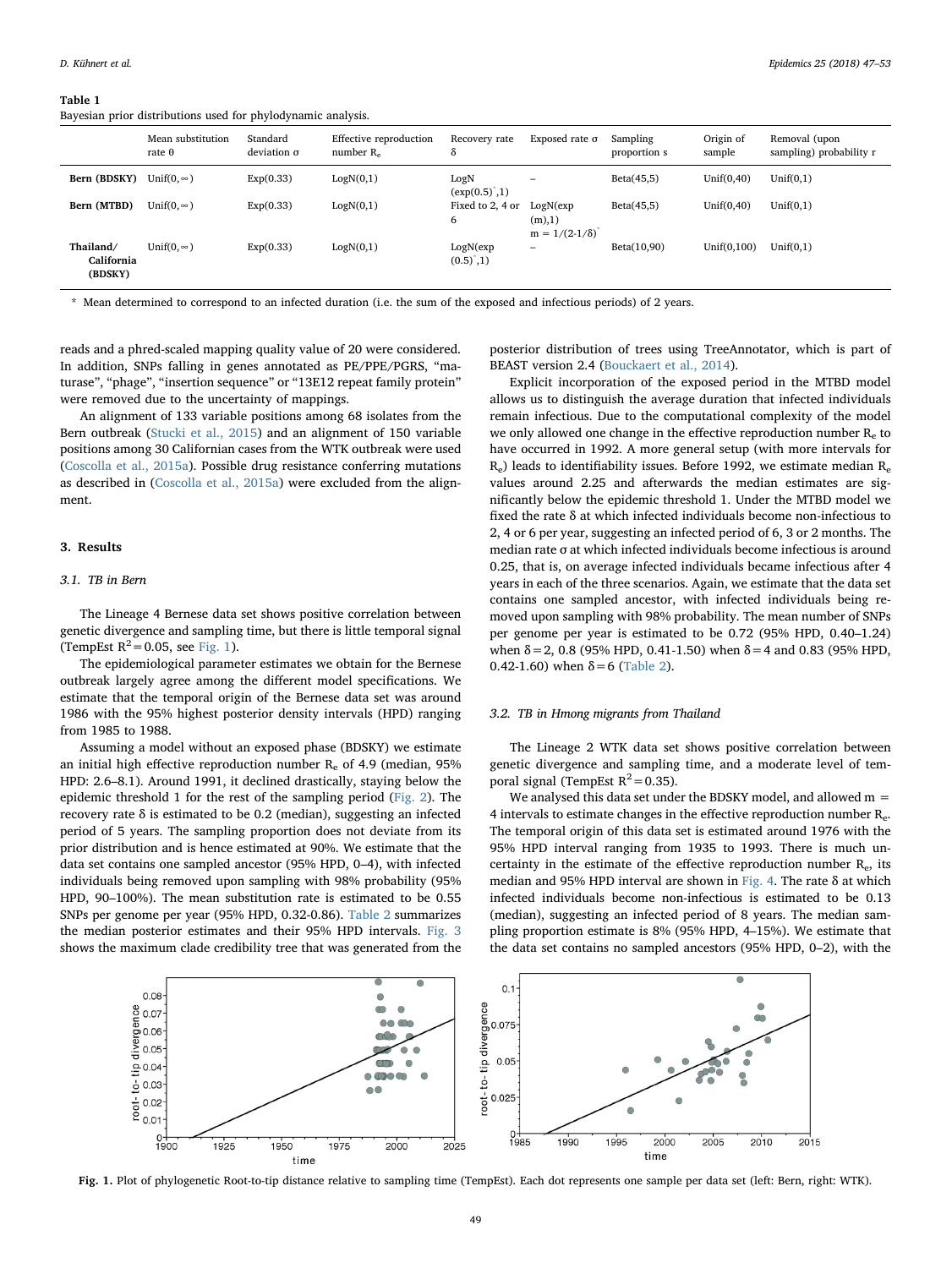<span id="page-3-0"></span>

Fig. 2. Bern reproduction number through time (BDSKY).

The median effective reproduction number (black line) with its 95% highest posterior density (HPD) interval (shaded area). The grey bars display a histogram of the number of cases diagnosed per year.

probability to be removed upon sampling  $r = 64%$  (95% HPD, 10–100%). The mean number of SNPs per genome per year is estimated to be 0.36 (95% HPD, 0.11–0.57). [Fig. 5](#page-5-0) shows the maximum clade credibility tree that was generated from the posterior distribution of trees using TreeAnnotator ([Bouckaert et al., 2014](#page-6-9)).

Due to the large uncertainty in the BDSKY estimates we did not attempt analysis of the WTK data set under the more complex MTBD model.

[Table 3](#page-5-1) summarizes the results of the path sampling analyses. Both data sets are best fit by the BDSKY demographic model combined with a relaxed clock model with lognormally distributed branch rates.

## 4. Discussion

In this study, we used Bayesian phylodynamic methods to reconstruct the epidemiological dynamics of two M. tuberculosis WGS data sets corresponding to two unrelated outbreaks. We quantify the time of the start of the outbreaks, and the effective reproductive numbers through time.

The Bernese outbreak is characterized by (i) the outbreak being

<span id="page-3-1"></span>Table 2

|  |  |  |  | Bayesian Posterior results of phylodynamic analyses of both outbreaks. |  |
|--|--|--|--|------------------------------------------------------------------------|--|
|  |  |  |  |                                                                        |  |

restricted to the medium size Swiss city Bern and (ii) a large sampling proportion. Indeed, many cases were sampled shortly after infection and subsequent cases have been recovered by a SNP screening assay and targeted WGS, such that an estimated 90% of secondary (i.e. infectious) cases linked to this outbreak are included in the data set. This high sampling proportion and the geographical containment of the Bernese outbreak are the likely cause of the higher confidence of the estimates obtained for this dataset, because the sampling times of sequences in a densely-sampled outbreak – combined with the genetic variation among them - are very informative for the age of an outbreak, and thus allow to time-calibrate the phylogeny and quantify transmission and recovery rates.

There is much uncertainty in the epidemiological parameters estimated from the WTK outbreak. The WTK data set has roughly half the number of samples and a much lower sampling proportion of 9% (median estimate). Furthermore, although the outbreak started in Thailand, our WTK data set consists entirely of cases imported into California. This sparse outbreak sample does not contain much information regarding the age of the outbreak, resulting in much uncertainty in the epidemiological estimates. Previous studies focussing

| buyconan i obierior rebuito or priyiouymanne unaryoes or both outbreaks. |                                                  |                                |                                                            |                                                           |                             |                          |                          |                                         |                                             |
|--------------------------------------------------------------------------|--------------------------------------------------|--------------------------------|------------------------------------------------------------|-----------------------------------------------------------|-----------------------------|--------------------------|--------------------------|-----------------------------------------|---------------------------------------------|
|                                                                          | Mean number<br>of SNPs per<br>genome per<br>year | Standard<br>deviation $\sigma$ | Effective<br>reproduction<br>number $R_e$<br>(before 1992) | Effective<br>reproduction<br>number $R_e$<br>(after 1992) | Recovery<br>rate $\delta$   | Exposed<br>rate $\sigma$ | Sampling<br>proportion s | Time of<br>epidemic origin<br>of sample | Removal (upon<br>sampling)<br>probability r |
| Bern (MTBD)<br>$\delta = 2$                                              | 0.72<br>$(0.40-1.24)$                            | 0.95<br>$(0.60-1.34)$          | 2.28<br>$(1.41 - 3.40)$                                    | 0.24<br>$(0.06 - 0.50)$                                   | 2 (fixed)                   | 0.25<br>$(0.16 - 0.38)$  | 0.87<br>$(0.76 - 0.96)$  | 1986.75<br>$(1985.03 -$<br>1987.47)     | 0.98<br>$(0.93-1)$                          |
| Bern (MTBD)<br>$\delta = 4$                                              | 0.80<br>$(0.41 - 1.50)$                          | 1.00<br>$(0.65-1.44)$          | 2.25<br>$(1.39 - 3.33)$                                    | 0.22<br>$(0.05 - 0.47)$                                   | 4 (fixed)                   | 0.24<br>$(0.16 - 0.34)$  | 0.85<br>$(0.73 - 0.95)$  | 1987.08<br>$(1985.24 -$<br>1987.47)     | 0.98<br>$(0.93-1)$                          |
| Bern (MTBD)<br>$\delta = 6$                                              | 0.83<br>$(0.42 - 1.60)$                          | 1.01<br>$(0.65-1.43)$          | 2.23<br>$(1.39 - 3.30)$                                    | 0.24<br>$(0.06 - 0.48)$                                   | 6 (fixed)                   | 0.24<br>$(0.16 - 0.34)$  | 0.83<br>$(0.71 - 0.94)$  | 1987.2<br>$(1985.07 -$<br>1987.47)      | 0.97<br>$(0.92-1)$                          |
| Bern (BDSKY)                                                             | 0.55<br>$(0.32 - 0.86)$                          | 0.90<br>$(0.58-1.27)$          | See Fig. 2.                                                |                                                           | 0.20<br>$(0.12 - 0.29)$     | <b>NA</b>                | 0.90<br>$(0.81 - 0.97)$  | 1986.39<br>$(1985.4 -$<br>1987.18)      | 0.98<br>$(0.90-1)$                          |
| Thailand/<br>California                                                  | 0.36<br>$(0.11 - 0.57)$                          | 0.27<br>$(0.00055 -$<br>0.63)  | See Fig. 4.                                                |                                                           | 0.13<br>$(0.037 -$<br>0.27) | NA                       | 0.08<br>$(0.04 - 0.15)$  | 1975.58<br>$(1935.85 -$<br>1993.09)     | 0.49<br>$(0.10-1)$                          |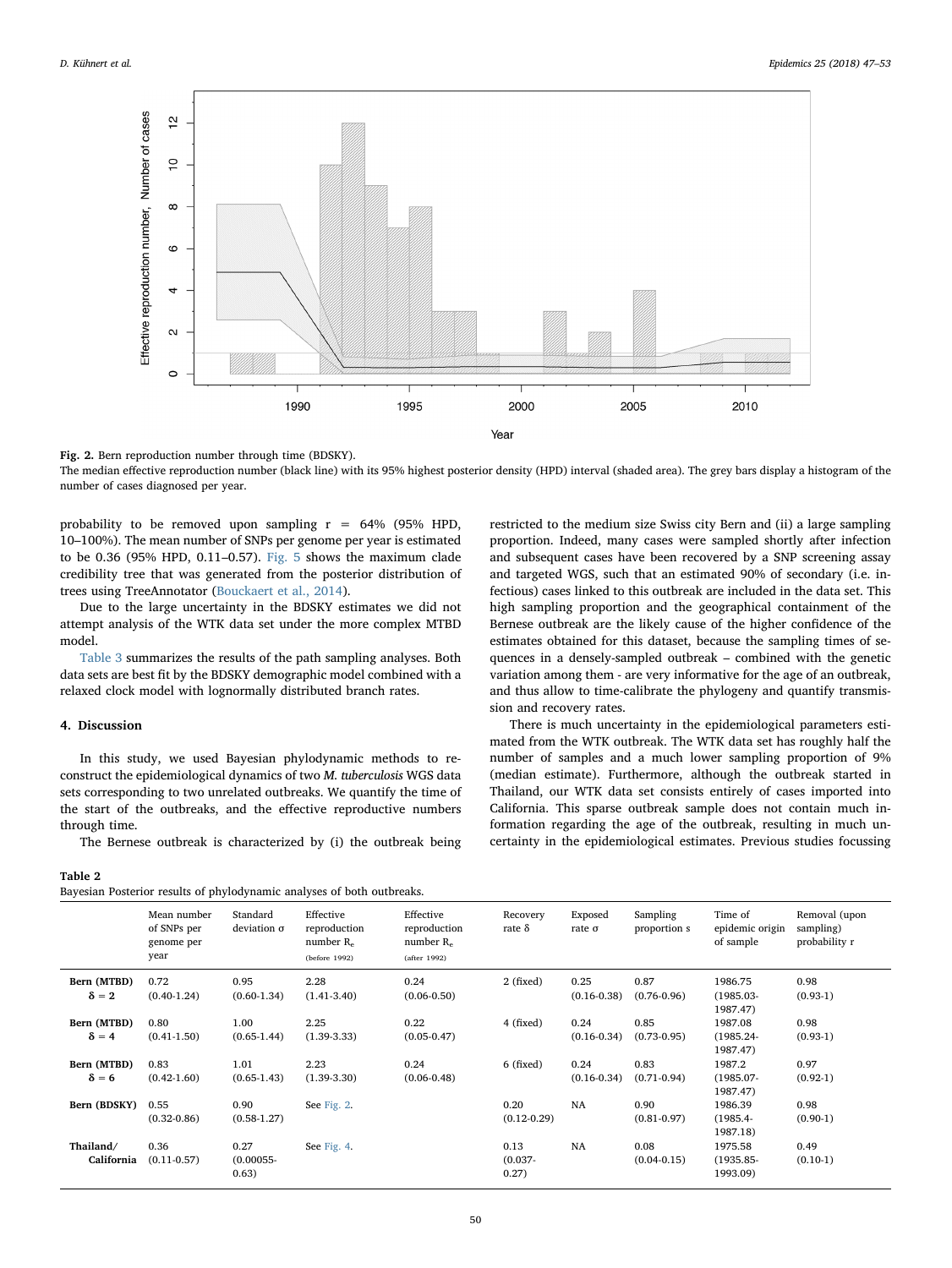<span id="page-4-0"></span>

Fig. 3. Bern maximum clade credibility tree.

on viral phylodynamics have shown that robust phylodynamic reconstruction is possible even when sampling proportions are low ([Boskova et al., 2014](#page-6-21)). Hence, other factors must play a role, which we discuss below.

Our analyses were conducted using phylodynamic methods implemented in the Bayesian MCMC framework BEAST version 2.4 ([Bouckaert et al., 2014\)](#page-6-9), which means that we are estimating so-called time-trees using molecular clock models. Before using such models, one should explore the temporal signal in sequence alignments, which can be done using TempEst [\(Rambaut et al., 2016](#page-6-8)). While both data sets exhibit a positive correlation between genetic divergence and sampling time, there is a moderate level of temporal signal only in the WTK data set ( $R^2$  = 0.35). The WTK data set belongs to Lineage 2, for which Duchene et al. ([Duchêne et al., 2016\)](#page-6-22) were unable to reliably determine the evolutionary rate. As outbreak data sets are often not suitable for long-term mutation rate estimation this estimate should be taken with a grain of salt. For a robust long-term estimate, one would want to collect longitudinal data over a longer time period [\(Duchêne et al., 2016](#page-6-22)).

There is little temporal signal in the Lineage 4 Bernese data set  $(R<sup>2</sup> = 0.05)$ , which explains the uncertainty in our clock rate estimates

<span id="page-4-1"></span>

Fig. 4. WTK reproduction number through time (BDSKY).

The median effective reproduction number (black line) with its 95% highest posterior density (HPD) interval (shaded area). The grey bars display a histogram of the number of cases diagnosed per year.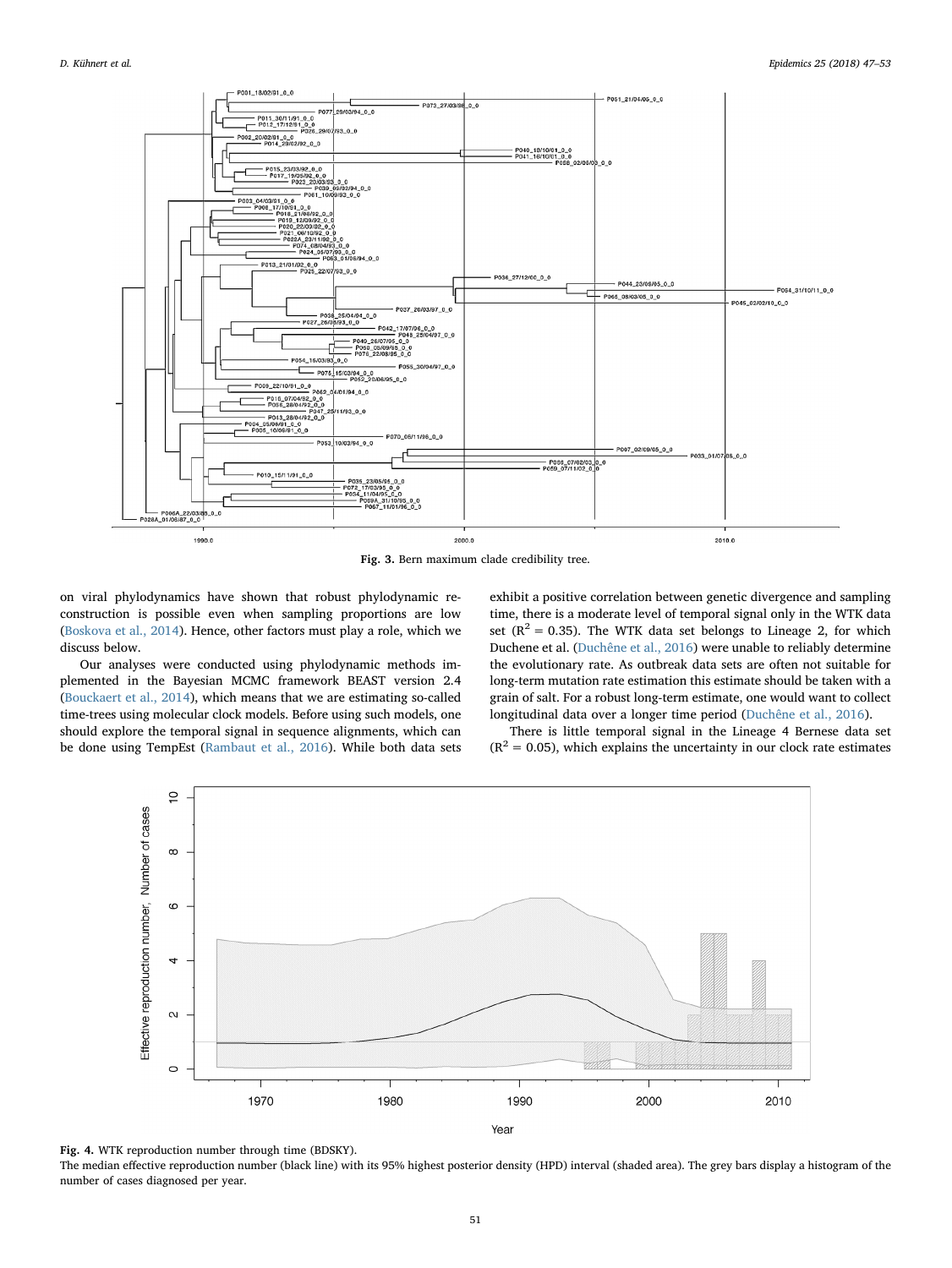<span id="page-5-0"></span>

Fig. 5. Hmong maximum clade credibility tree.

<span id="page-5-1"></span>

| Table 3                                                                |  |
|------------------------------------------------------------------------|--|
| Overview of marginal likelihood estimates from Path Sampling analyses. |  |

| Data        | Demographic Model | Clock Model | Marginal Likelihood |
|-------------|-------------------|-------------|---------------------|
| <b>WTK</b>  | <b>BDSKY</b>      | UCLD        | $-5225011.591$      |
| <b>WTK</b>  | <b>BSP</b>        | UCLD        | $-5411683.47$       |
| <b>WTK</b>  | ConstCoal         | UCLD        | $-5411701.334$      |
| WTK         | <b>BDSKY</b>      | SC.         | $-5411679.402$      |
| <b>WTK</b>  | <b>BDSKY</b>      | <b>UCED</b> | $-5411681.248$      |
| <b>Bern</b> | <b>BDSKY</b>      | UCLD        | $-5236130.59$       |
| Bern        | <b>MTBD</b>       | UCLD        | $-5236177.83$       |
| Bern        | <b>BSP</b>        | UCLD        | $-5422820.42$       |
| Bern        | ConstCoal         | UCLD        | $-5422845.13$       |
| Bern        | <b>BDSKY</b>      | SC.         | $-5422841.42$       |
| Bern        | <b>BDSKY</b>      | <b>UCED</b> | $-5422827.40$       |

The highest marginal likelihood estimate for each data set is shown in bold.

of the Bernese outbreak. Our results show that the estimated time of the epidemic origin and the epidemiological parameters are robust to the differing clock rate estimates, see [Table 2](#page-3-1).

We hypothesize that the two data sets are an example of the time dependency of molecular rate estimates ([Ho et al., 2005\)](#page-6-23): the estimates of the evolutionary rate for the Bernese outbreak represent a high shortterm rate of evolution, whereas due to the delayed sampling, the WTK estimate is a lower intermediate-term mutation rate of evolution. Hence, our evolutionary rate estimates are not suitable for comparison between the two M. tuberculosis lineages.

Our phylodynamic analyses allowed us to estimate the temporal dynamics of the Bernese outbreak. Despite the fact that the sampling dates range from 1987 to 2011, our results support the hypothesis that the epidemic peaked around 1990 ([Stucki et al., 2015\)](#page-6-2). This indicates that the peak of the outbreak occurred several years before it was detected. Indeed, most of the transmission events likely occurred between 1990 and 1991, although the majority of cases was only reported in

1993 [\(Stucki et al., 2015](#page-6-2)). This refutes the previous hypothesis that disease would have occurred shortly after infection, with short latent periods ([W. H. Organization, 2015\)](#page-6-24), due to the population characteristics in the affected population of the Bernese outbreak (homeless, substance abusers, etc.).

Both models employed for analysis of the Bernese outbreak (BDSKY and MTBD) suggest that the average infected period lasted about 4–5 years. While in BDSKY the infected period is equivalent to the infectious period, the infected period in the MTBD model is the sum of the infectious and exposed periods. In the latter we assume an infectious period of 2, 3 or 6 months ([Sreeramareddy et al., 2009](#page-6-25)), and in each of those cases the exposed period is robustly estimated around 4 years. While this means that both models agree on the overall infected period to last around 4–5 years, we know that MTBD is the more realistic model. Hence, we conclude that – on average – an infected patient in the Bern outbreak was in the latent/exposed stage of the disease for about 4 years before becoming infectious and consequently being diagnosed and treated shortly after [\(Sreeramareddy et al., 2009](#page-6-25)).

For the WTK outbreak, we estimated an infectious period of eight years, which is significantly higher than the infectious period estimated for the Bernese outbreak (p-value  $< 2.2 \times 10^{-16}$ ). This may be due to a delay in sampling and treatment, due to the sampling having taken place in California after immigration from Thailand, such that patients were likely sick and infectious for longer. Furthermore, while the Bernese outbreak was caused by a sensitive strain, the WTK outbreak was caused by an MDR strain. Multidrug resistance is generally associated with poorer treatment success and prolonged infectiousness ([Winston and Mitruka, 2012;](#page-6-26) [Dye, 2009](#page-6-27)).

Hence, this difference in the estimated infectious period for the Bernese outbreak and the WTK outbreak is expected and supports our phylodynamic approach. More generally, a long infectious period is characteristic for a chronic disease like tuberculosis, particularly considering the difficulties in diagnosing the disease and the long delays in health seeking and treatment initiation [\(Yuen et al., 2015\)](#page-6-28). Our